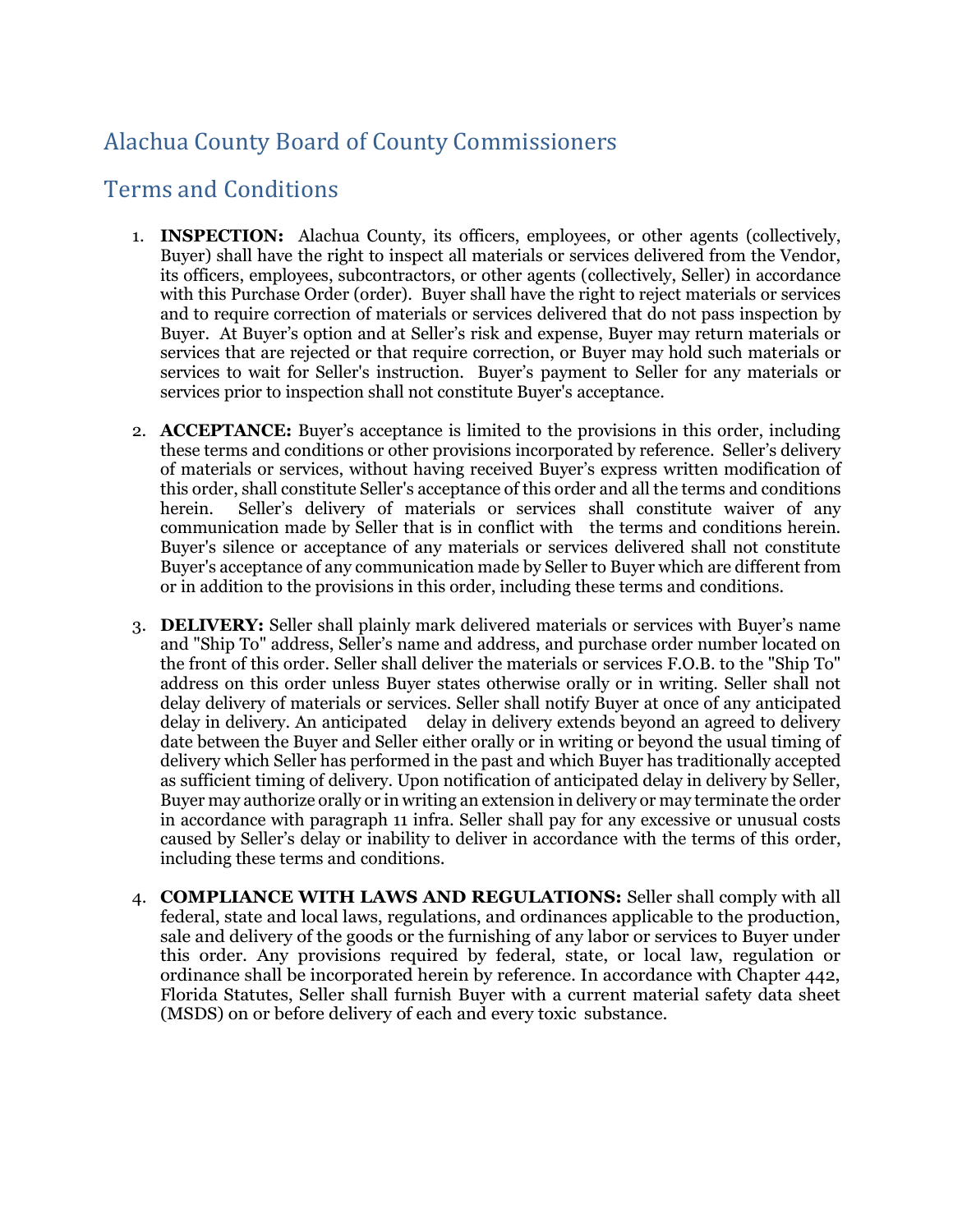5. **CONTRACTED EMPLOYEES E-VERIFY SYSTEM:** The Contractor/Professional shall utilize the U.S. Department of Homeland Security's E-Verify system to verify the employment eligibility of all new employees hired by the Contractor/Professional during the term of this Agreement. The E-Verify system is located at [https://www.uscis.gov/E-](https://www.uscis.gov/E-Verify)[Verify](https://www.uscis.gov/E-Verify).

The Contractor/Professional shall expressly require any subcontractors performing work or providing services pursuant to the County's Agreement to utilize the U.S. Department of Homeland Security's E-Verify system to verify the employment eligibility of all new employees hired by the subcontractor during the term of the solicitation. The E-Verify system is located at <https://www.uscis.gov/E-Verify>.

- 6. **INSURANCE:** Seller shall maintain insurance acceptable to Buyer in full force and in effect throughout the term of this order.
- 7. **WARRANTY:** In addition to any warranty implied by law or fact, and any other express warranties, Seller expressly warrants all items to be free from defects in design, workmanship and materials or services. Seller expressly warrants to conform strictly to applicable specifications, drawings, approved samples, if any; and to be fit and sufficient for the purpose intended and to be merchantable. Such warranties, together with all other service warranties of Seller, shall run to Buyer. All warranties shall survive inspection and payment by Buyer.
- 8. **WARRANTY - PRICE:** Seller warrants that Buyer shall not be billed at prices higher than stated on this order unless authorized by Buyer in writing. Seller represents that the prices charged for the goods and services covered by this order are the lowest price charged by the Seller to members of a class similar to Buyer under conditions similar to those specified in this order. Seller represents that the prices in this order comply with the applicable law in effect at the time of quotation, sale or delivery. Seller shall apply to this order any price reduction applicable to materials or services ordered subsequent to the placement of this order.
- 9. **INDEMNIFICATION:** Seller (excluding the State of Florida or its agencies) shall indemnify and hold harmless Buyer against all consequences of this order, including but not limited to liability, claims, damages, fines, fees, expenses, penalties, suits, proceedings, causes of action and costs, including attorney's fees for trial and on appeal, of any kind and nature arising out of or in any way connected with the performance of this order whether by act or omission of the Seller, its officers, agents, employees or others. Seller shall pay all royalties and assume all costs arising from the use of any invention design, process, materials or services, equipment, product, or other device which is the subject of patent rights or copyrights. Seller shall, at its own expense, hold harmless and defend Buyer against any claim, suit, or proceeding brought against Buyer which is based upon a claim, whether rightful or otherwise, that the goods or services, or any part thereof, furnished under this purchase order, constitute an infringement of any patent or copyright of the United states. Seller shall pay all damages and costs awarded against Buyer.
- 10. **ADDITIONAL RIGHTS OF PURCHASER:** Buyer retains all rights, including copyright and trademark rights, for any custom art, writing or design produced as a direct result of performance under this purchase order. Seller owns all materials or services created or conveyed as a direct result of this purchase order upon completion, unless specifically agreed to prior to acceptance including, but not limited to, any custom art, design, or writing produced, or any custom die, mold, photomechanical or digital masters or other such item used in the performance of this order.